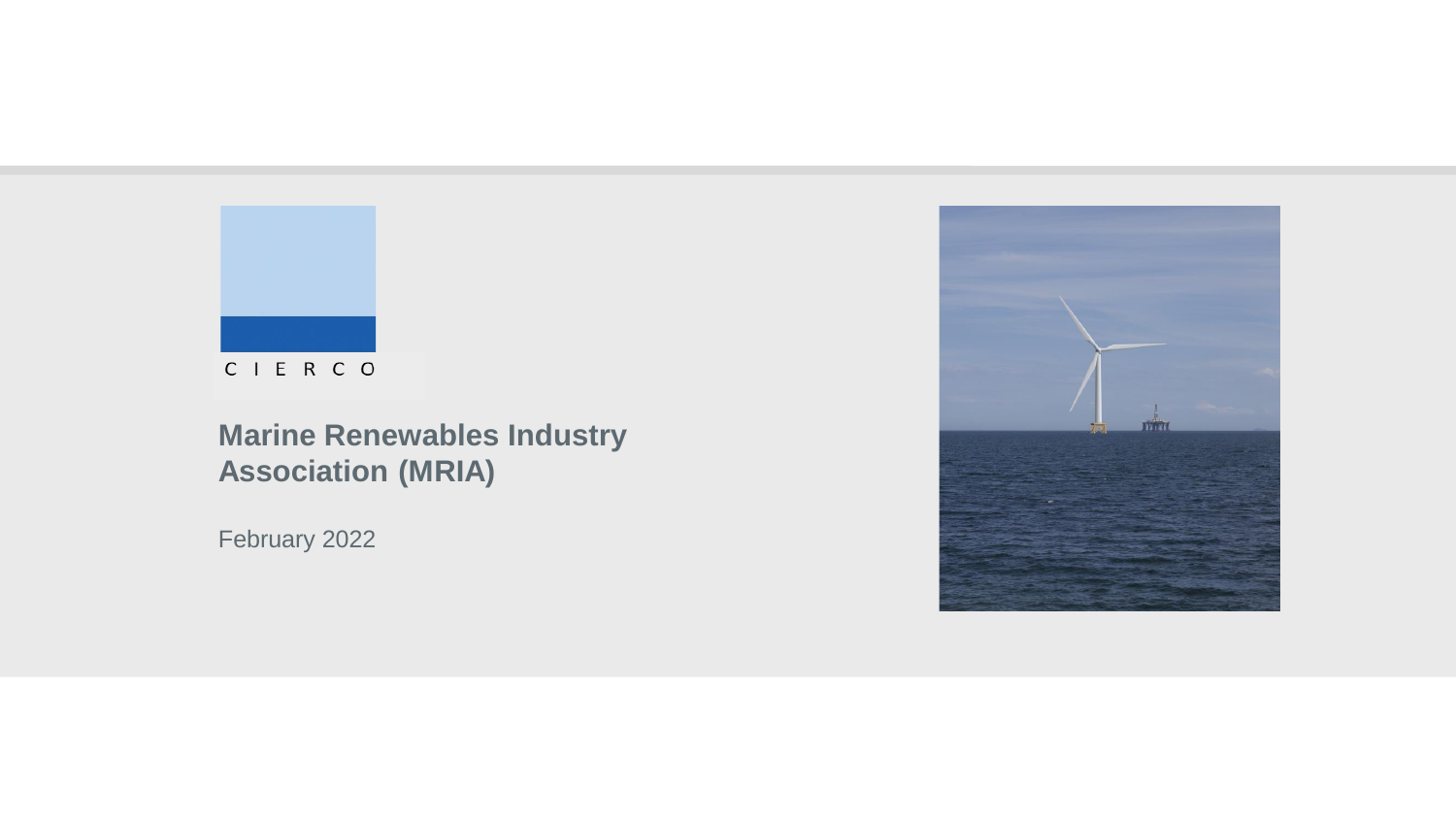### **Cierco**

 $C<sub>1</sub>$ 

E R C O





- Cireco's goal is to introduce new marine renewable technologies into the commercial market and provide a platform for marine energy and systems integration
- Main office in Aberdour, Scotland and US office in Palm Springs, California
- Active in offshore wind as a background company including as a JV partner in Airicole with EdF, creating Mlstvind AB and co-founding 2B Energy.
- Decision in 2018 to come to the fore as a project development company, launching its floating wind strategy.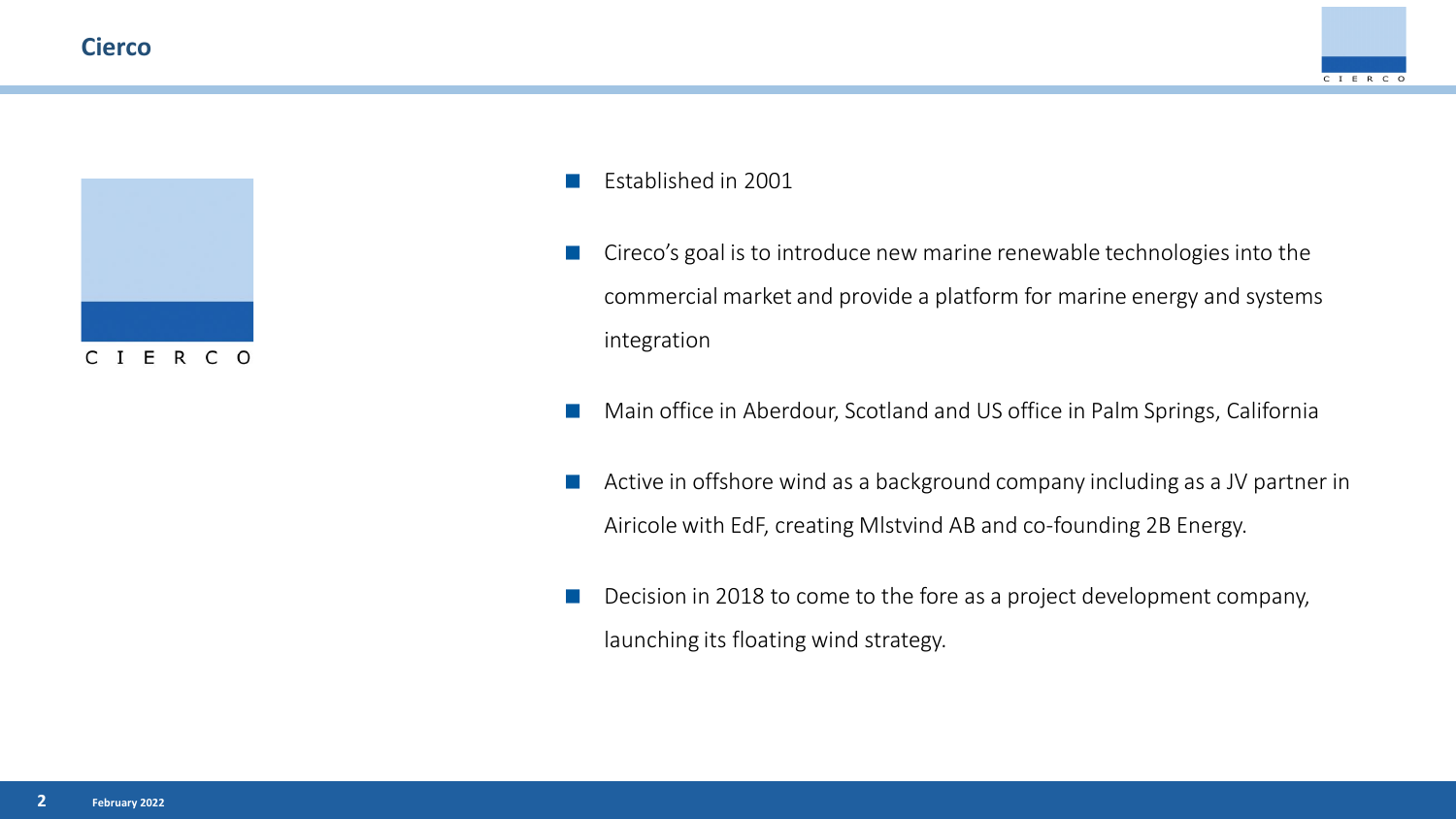



- The Forthwind Offshore Wind Demonstration Project will provide a platform to show an innovative, cost efficient, low risk wind energy technology solution.
- The project located in the Firth of Forth 1.5km from the Fife Energy Park at Methil, Scotland has already secured a CfD and a test and demonstration (T&D) lease from the Crown Estate Scotland.
- An application to re-permit the new larger turbine will be submitted in Q1 2022

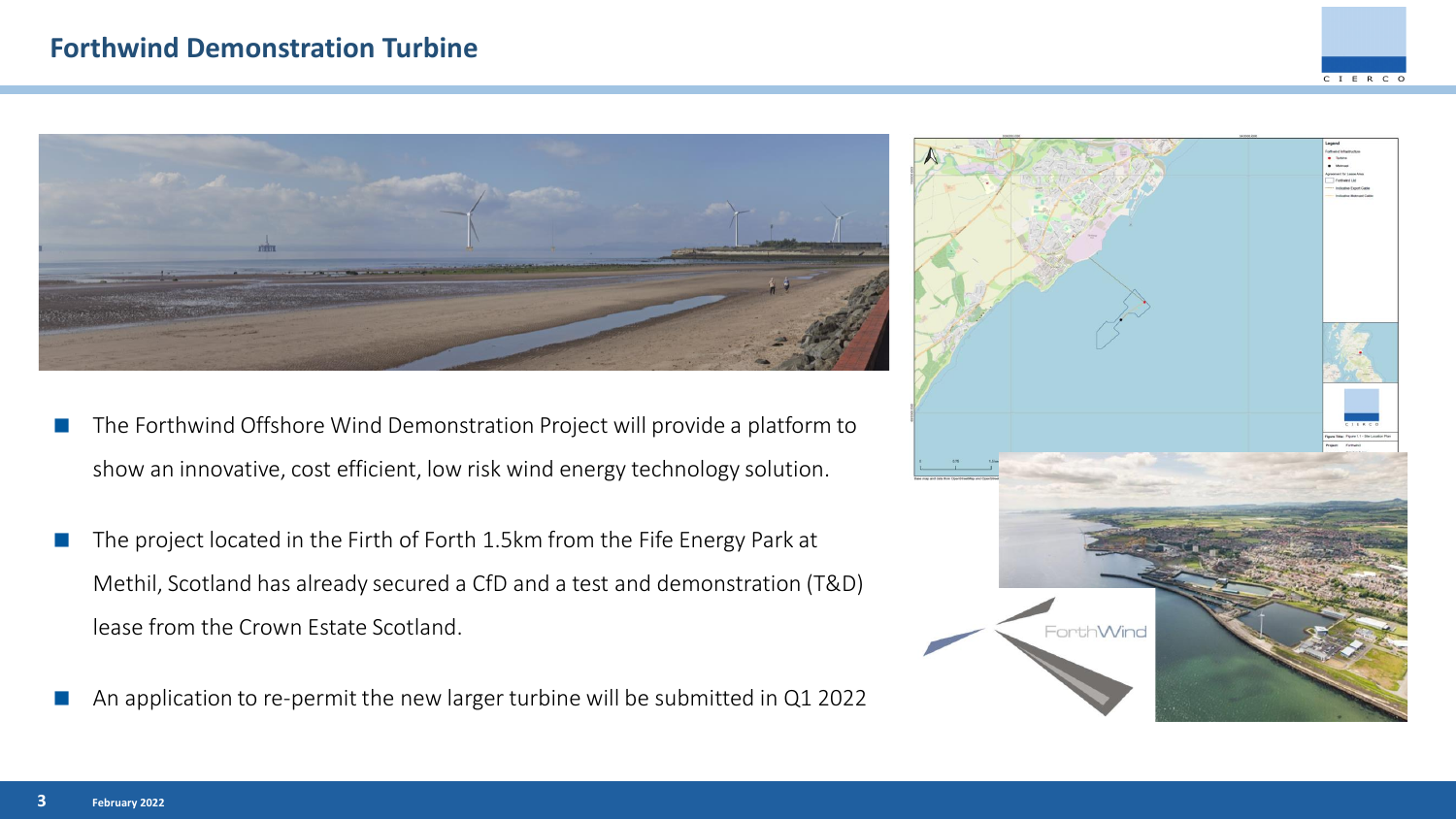### **Floventis - a market leader in offshore floating wind power**





# FLOVENTIS ENERGY

- **CIERCO**, established in Nevada in 2001 with offices in Palm Springs, California and Aberdour, Scotland.
- $\blacksquare$  Project developer specialising in Floating wind but with interest in new offshore energy technologies.
- $\blacksquare$  Technology independent renewable energy company aiming to accelerate commercial floating wind power readiness through small-scale demonstration and precommercial projects.
- Active in the US and Europe.





- SBM Offshore, a world leader in deep water energy.
- $\blacksquare$  SBM's roots go back to 1862 proven expertise in providing floating machinery to the offshore energy industry for over 100 years.
- Its main activity is the design, supply, installation, operation and the life extension of Floating Production, Storage and Offloading (FPSO) vessels for the offshore energy industry.
- $\blacksquare$  Employs approximately 6,426 people worldwide spread over offices in key markets, operational shore bases and the offshore fleet of vessels.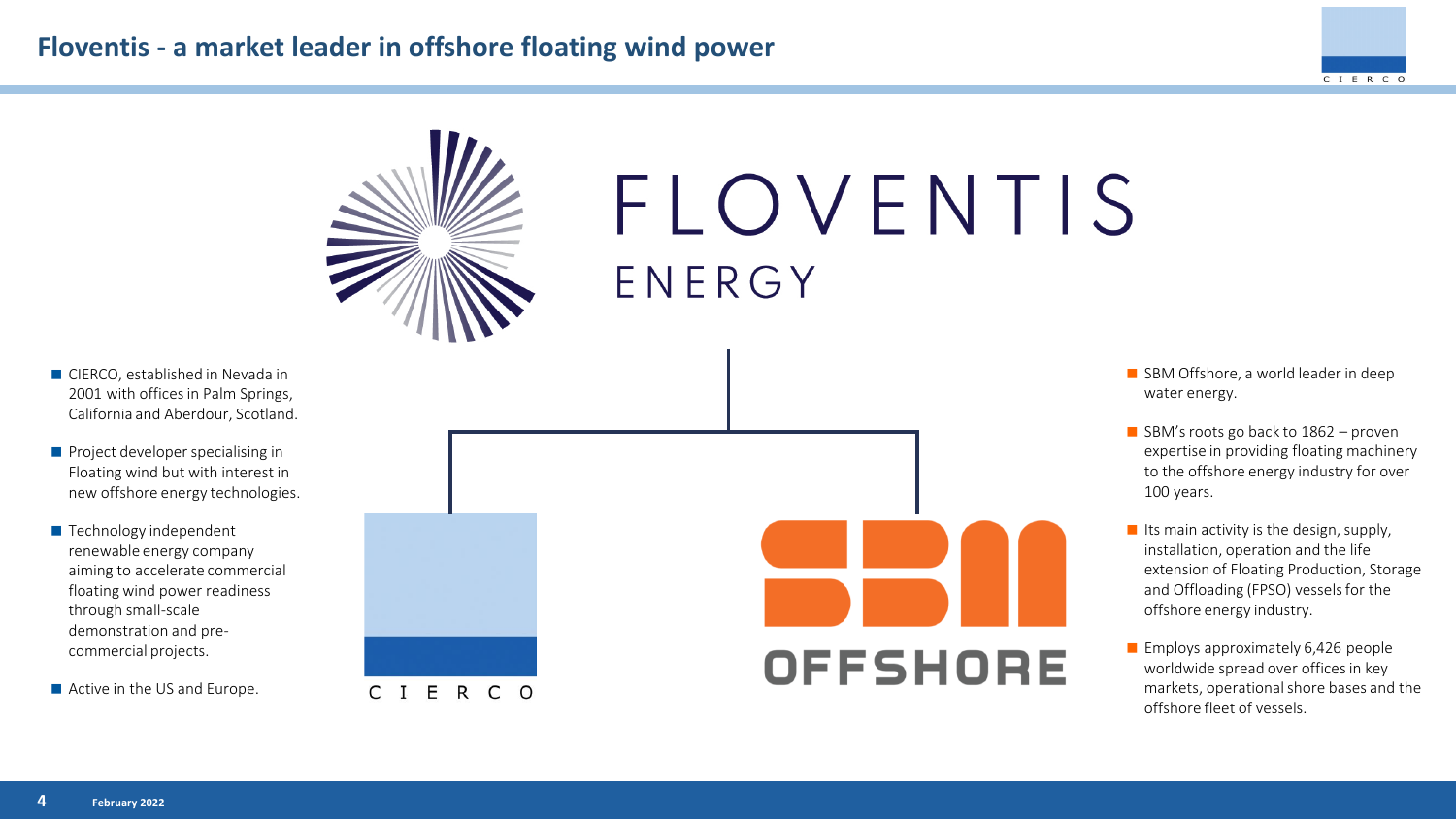

### **The CADEMO Project**





- 4 turbines with 2 different floating platform designs
- Capable of generating up to 60MW enough for over 21,700 US households (or more than sufficient for Lompoc City).
- Electricity to connect at PG&E grid infrastructure at Surf.
- SLC application accepted for consideration on July 21, 2020.
- First offshore wind project to be deployed on the west coast.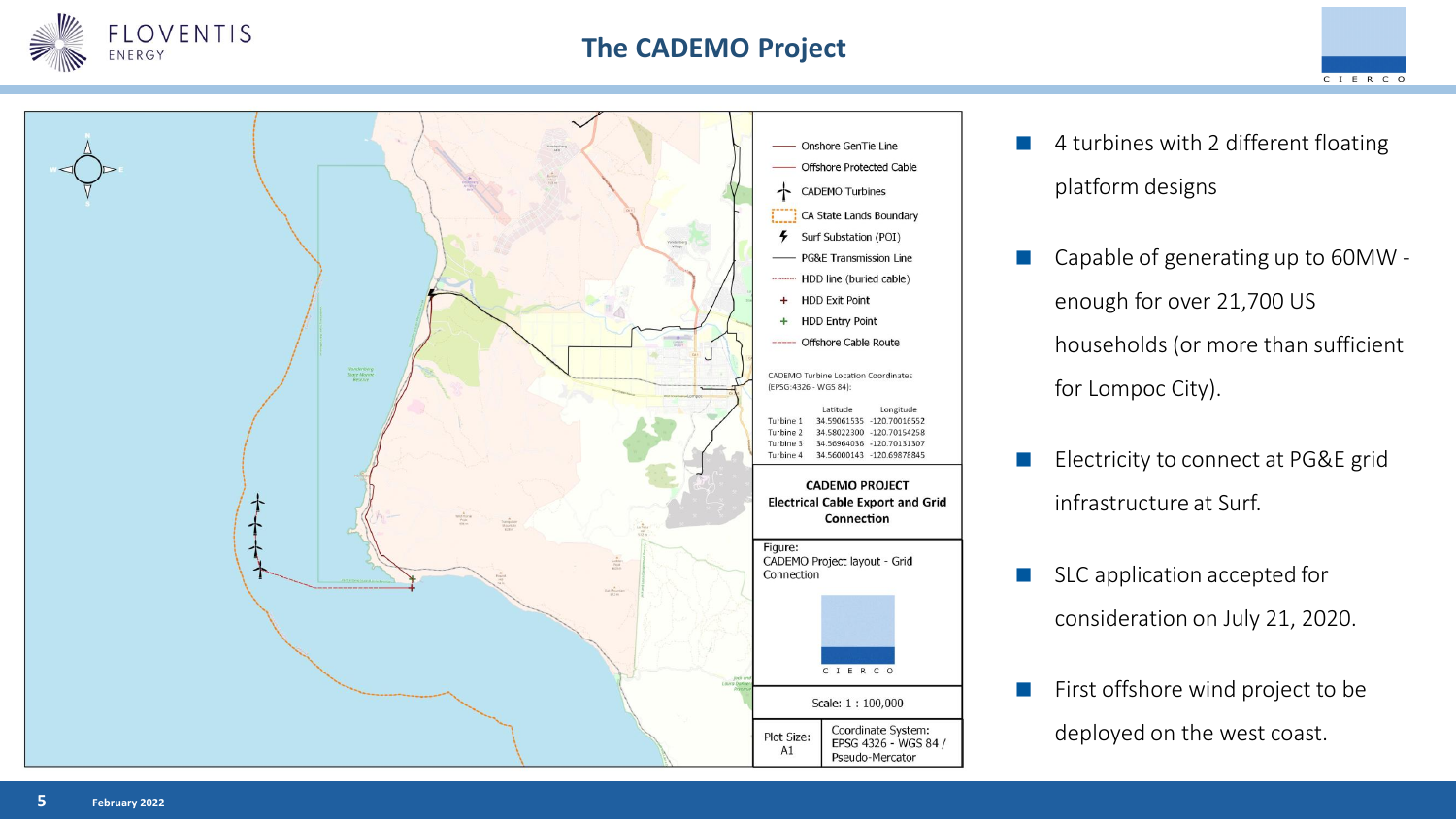



- Dialogue initiated with the Crown Estate in 2018.
- Identification of the development area an iterative process over 18 months as information sources and stakeholder views were assessed and evaluated.
- Crown Estate announced intent to grant seabed rights for two 100MW Test and Demonstration (T&D) leases in July 2021.
- Two different floating wind technologies utilising cost, planning and programme benefits of co-development.
- Ecological surveys ongoing since April 2020 complete next month.
- Summer Navigational survey complete, the Winter survey due in the coming weeks.
- Geotechnical work underway with physical survey this summer.